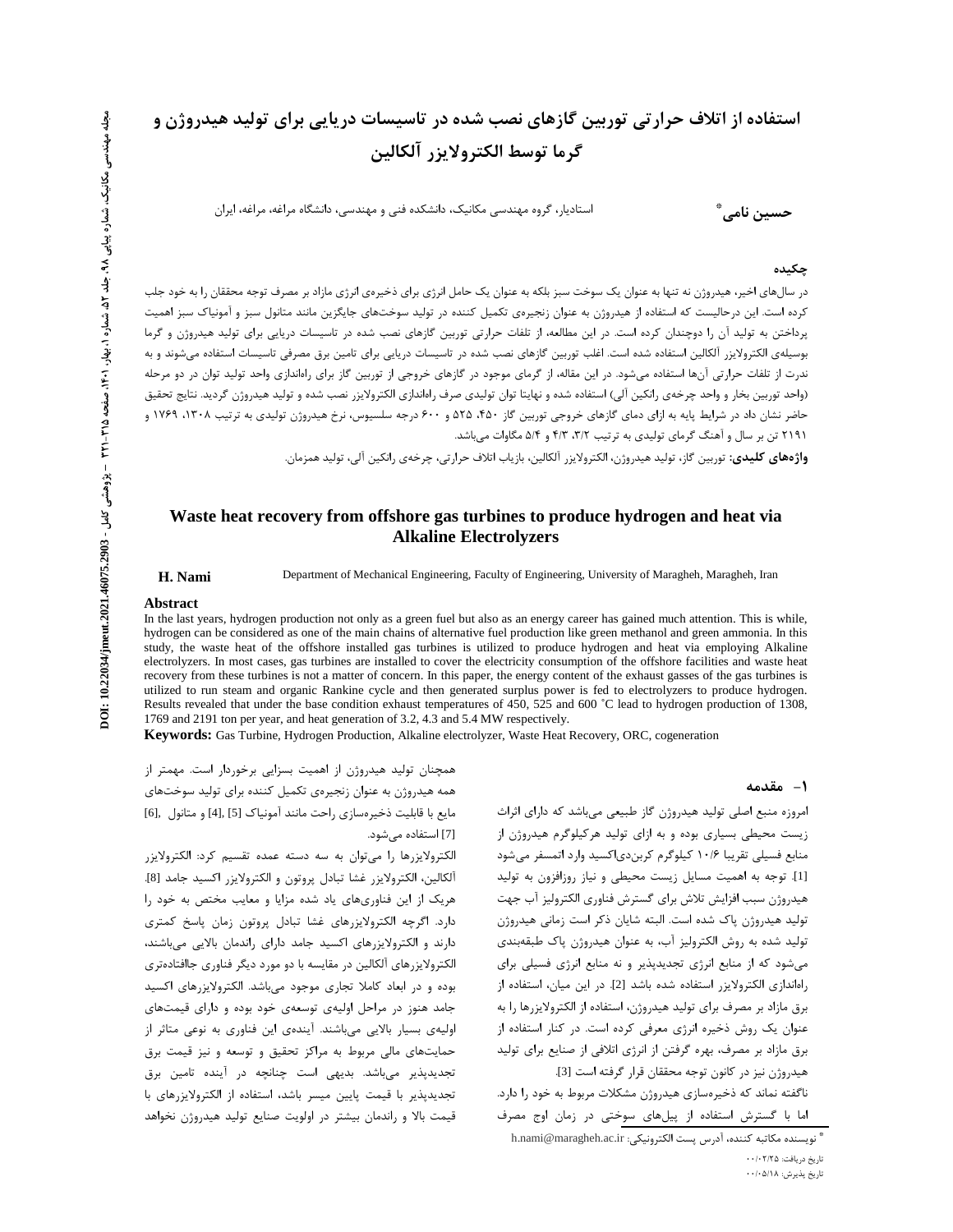بود. در مقابل، الكترولايزر آلكالين داراى قيمت اوليه پايينى بوده و الکترولایزر ۱۶۰ مگاواتی موجود در کشور مصر یکی از نمونههای الكترولايزر آلكالين با ابعاد بزرگ ميباشد [9]. با مراجعه به ادبيات فن برتری الکترولیزر آلکالین نسبت به سایر الکترولایزرها کاملا مشهود است. در ادامه تعدادی از مطالعات انجام گرفته در حوزهی استفاده از الكترولايزرهاى آلكالين براى توليد هيدروژن آورده شده است.

Rezaei و همكاران [10] از پتانسيل انرژى باد افغانستان براى توليد هيدروژن پاک توسط الكترولايزر آلكالين استفاده كردند. آنها با فرض چگالی مصرف توان ۵۵/۶ کیلوواتساعت به ازای هر کیلوگرم هیدروژن، نشان دادند راندمان کلی سیستم ۲۲/۴ درصد میباشد. Sadeghi و همکاران [11] از انرژی خورشیدی برای تولید هیدروژن توسط الکترولایزر آلکالین استفاده کردند. در این مطالعه هیدروژن تولیدی از گاز طبیعی به عنوان مورد مبنا برای مقایسه قرار گرفت. آنها با فرض چگالی مصرف توان ۵۷/۵ کیلوواتساعت به ازای هر کیلوگرم هیدروژن و قیمت برق ۶۹/۲ دلار بر مگاواتساعت، نشان دادند قیمت هیدروژن تولیدی ۶/۸۵ دلار به ازای هر کیلوگرم میباشد. Yilmaz و همکاران [12] از انرژی زمینگرمایی برای تولید هیدروژن با استفاده از الكترولايزر آلكالين استفاده كردند. آنها نشان دادند راندمان انرژى و اگزرژی کل سیستم به ترتیب ۸/۵ و ۳۸/۳۷ درصد بوده و برق تولیدی توسط انرژی زمینگرمایی نسبتا قیمت پایینی دارد که منجر به تولید هیدروژن ارزان قیمت میشود. همچنین این محققان اثر دمای منبع زمینگرمایی را در رفتار سیستم بررسی کردند. Abdin و همکاران [13] از انرژی باد و خورشید به عنوان منبع انرژی تجدیدپذیر برای تولید هیدروژن بهره بردند. به منظور مشخص کردن بهترین موقعیت مکانی از ديدگاه قيمت هيدروژن، پنج نقطه مختلف را مورد بررسي قرار دادند: یک مورد در کانادا، ۲ مورد در آمریکا و ۲ مورد در استرالیا. نتایج آنها نشان داد اگر قیمت برق تجدیدپذیر بین ۵۲۰ تا ۱۵۲۰ دلار بر مگاواتساعت تغییر کند، قیمت هیدروژن تولیدی در بازهی ۱۶/۲ و ۳۶/۴ دلار بر کیلوگرم خواهد بود. Saba و همکاران [14] یک مطالعهی مقايسهاى دربارەى قيمت الكترولايزهاى آلكالين و غشا تبادل پروتون در یک بازهی سی ساله انجام دادند. در این مطالعه نشان داده شد که روند نزولي قيمت الكترولايزرها عامل اصلي گسترش اين فناوري مي-باشد. در مطالعهی دیگری نتایج تحقیقات نشان داد که قیمت الکترولایزرهای آلکالین از بازهی ۸۷۰–۲۳۵۰ دلار برای هر کیلووات توان مصرفی در سال ۱۹۹۰ میلادی به بازهی ۷۹۰-۹۱۰ دلار برای هر کیلووات توان مصرفی در سال ۲۰۳۰ میلادی کاهش خواهد یافت [15]. چنانچه مطالعات موجود در ادبیات فن نشان میدهد، نه تنها نیاز روزافزون به توليد هيدروژن بلكه كاهش محسوس قيمت اوليه الکترولایزرها سبب گسترش این فناوری شده است. در این مطالعه، از بازیاب اتلاف حرارتی توربین گازهای نصب شده در تاسیسات دریایی برای تولید توان، راهاندازی الکترولایزر آلکالین و نهایتا تولید توان و گرما استفاده شده است. توربینهای گاز نصب شده در تاسیسات دریایی معمولا برای تولید برق مصرفی تاسیسات نصب شده و به ندرت از اتلافات حرارتی آنها استفاده میشود. مسالهی مهم دیگر این است که در تاسیسات نفتی دریایی تولید حرارت برای مصرف در پالایش محصولات نفتی نیز به اندازهی تولید برق مهم است. الکترولایزرهای

آلکالین به دلیل برگشتناپذیریهای داخلی بخشی از توان مصرفی را به گرما تبدیل میکنند و باتوجه به دما کاری این الکترولایزر، گرمای تولید شده در آن میتواند به عنوان گرمای مورد نیاز برای فرآیندهای پالایش در تاسیسات دریایی استفاده شود. به منظور شبیهسازی واقعی توربین گاز، محصولات احتراق خروجی از توربین گاز در گسترهی دمایی مختلفی در نظر گرفته شد تا نشانگر شرایط کاری توربین در بارهای مختلف باشد. گرمای موجود در محصولات احتراق خروجی از توربین گاز طی دو مرحله جهت تولید توان مورد استفاده قرار گرفت. اول جهت راهاندازی یک نیروگاه بخار و سپس برای راهاندازی چرخهی رانکین آلی. نهایتا توان اضافی تولیدی توسط این دو واحد برای راه-اندازی الکترولایزر آلکالین جهت تولید هیدروژن و گرما (به عنوان محصول جانبی) استفاده شد. همچنین فشار کاری بهینه برای هر دو واحد چرخهی رانکین و رانکین آلی متناظر با دمای محصولات احتراق خروجی از توربین گاز محاسبه شد. بعلاوه، تاثیر تغییر در چگالی جریان الکترولایزر در رفتار ترمودینامیکی سیستم مورد بررسی قرار گرفت.

# **۲**- معرفی سیستم مورد مطالعه و فرضیات

شکل ۱ سیستم مورد مطالعه در این تحقیق را نشان میدهد. چنانچه در شکل بوضوح دیده میشود، سیستم مورد مطالعه ترکیبی از ۴ واحد اصلی توربین گاز، چرخه بخار، چرخه رانکین آلی و الکترولایزر میباشد. واحد توربین گاز و چرخه بخار فناوری کاملا جا افتاده و گسترش یافتهای میباشد. در مورد چرخهی رانکین آلی نیز باید اشاره كرد كه ساختمان آن بسيار شبيه به ساختمان واحد توليد توان بخار میباشد. با این تفاوت که سیال کاری استفاده شده در آن به جای آب، یک مادهی آلی میباشد. چرخهی رانکین آلی می تواند به عنوان راه حلی مناسب برای بازیاب تلفات حرارتی با دمای نسبتا پایین (در مقایسه با دمای کاری واحد تولید توان بخار) در نظر گرفته شود.

محصولات احتراق خروجي از توربين گاز ابتدا صرف توليد بخار با فشار و دمای بالا در مولد بخار چرخه رانکین میشود. بخار تولید شده وارد توربین بخار شده و طی فرآیند انبساط، آنتالپی بالای بخار به انرژی مکانیکی تبدیل میشود. بخار با کیفیت بالا توربین را ترک کرده و وارد چگالنده تعبیه شده میشود تا طی فرآیند دفع گرما به حالت مایع اشباع برسد. آب در شرایط مایع اشباع وارد پمپ شده، فشار آن افزایش مییابد و دوباره جهت تغییر فاز و تکمیل چرخه وارد مولد بخار مے شود.

محصولات احتراق خروجي از مولد بخار به دليل دارا بودن محتواي انرژی قابل توجه، دوباره صرف راهاندازی چرخهی رانکین آلی استفاده میشود. گرمای محصولات احتراق صرف تغییر فاز سیال کاری در اواپراتور شده و سیال کاری را به حالت بخار اشباع می رساند. سیال کاری در حالت بخار اشباع وارد توربین چرخهی رانکین آلی شده و تولید توان میکند. جریان خروجی از توربین وارد چگالنده شده و با دفع گرما به حالت مایع اشباع میرسد و سپس توسط پمپ تا فشار کاری تبخیر کن متراکم شده و وارد تبخیر کن می شود تا چرخه رانکین آلی تکمیل گردد.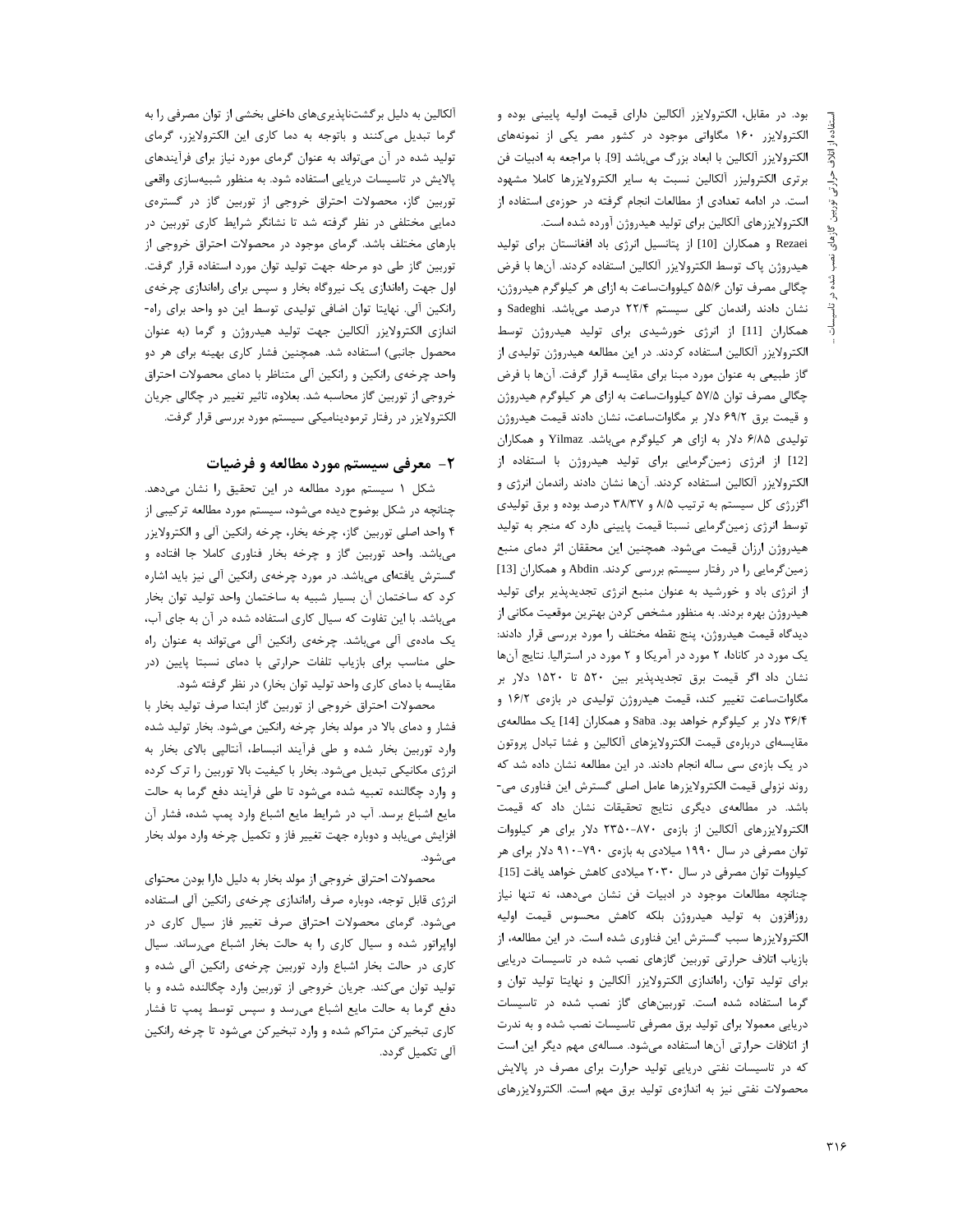

شایان ذکر است که در این مطالعه واحد توربین گاز مدلسازی نشده و فقط از اطلاعات گازهای خروجی از این واحد استفاده شده است. سایر فرضیات به کار گرفته شده در مدلسازی سیستم مورد مطالعه به قرار زیر است:

- سیستم در حالت پایا کار میکند؛  $\bullet$
- دما و فشار محیط به ترتیب C° ۲۵ و یک اتمسفر می-باشد؛
- دما و فشار کاری الکترولایزر به ترتیب C° ۸۰ و یک  $\bullet$ اتمسفر مىباشد [8]؛
- دبی جرمی محصولات احتراق خروجی از توربین گاز ۸۵ kg/s ۸۵ و دمای گازهای خروجی ۴۵۰، ۵۲۵ و ۶۰۰ درجه سلسیوس در نظر گرفته شده است [16]؛
- راندمان آیزنتروپیک توربین و پمپ به ترتیب ۸۵ و ۷۵  $\bullet$ درصد در نظر گرفته شده است؛
- ده درصد گرمای تولید شده در الکترولایزر بدلیل تابش و همرفت جريان طبيعي هوا تلف ميشود [17]؛
- دمای کاری چگالنده برای هر دو چرخه رانکین و  $\bullet$ رانکین آلی C° ۳۵ در نظر گرفته شده است؛
	- ارزش حرارتی هیدروژن ۱۲۰ MJ/kg میباشد؛
- حداقل اختلاف دمايي بين سيال سرد و گرم در مبادله کنهای گرمایی بکار گرفته شده C° ۱۰ و در سوپرهيتر چرخه بخار C° ۲۵ مىباشد؛
- تلفات حرارتی در لولههای انتقال قابل چشمپوشی  $\bullet$ مے باشد؛
- فشار بالای چرخهی رانکین آلی محدود به ۹۵٪ فشار بحرانی سیال استفاده شده میباشد. این فرض با در نظر گرفتن مشكلات مربوط به ساخت و طراحى چرخههای رانکین آلی با فشار فرابحرانی لحاظ شده

است؛

- بیشینه دمای بخار ورودی به توربین بخار a۰۰ °C می باشد؛
- به دلیل مشکلات طراحی ناشی از فشار خلا نسبی در چگالنده چرخهی رانکین آلی، فشار این واحد همواره بيشتر از فشار اتمسفر لحاظ شده است؛
- مبرد R123 به عنوان سيال كاري چرخهي رانكين آلي استفاده شده است؛
- آب خنک کن در دمای محیط وارد چگالنده می شود.
- چگالی جریان الکترولایزر ۰/۵ آمپر بر سانتیمتر مربع مے باشد.

## ۳- شبیهسازی ترمودینامیکی سیستم مورد مطالعه

در تحلیل ترمودینامیکی سیستم مورد مطالعه هر جزء به عنوان یک حجم کنترل مستقل در نظر گرفته شده و قوانین اول و دوم ترمودینامیک برای هر جزء اعمال می شود. قانون اول ترمودینامیک یا همان بقای انرژی و قانون دوم ترمودینامیک یا همان موازنه اگزرژی به قرار زير است [18]:

$$
\sum \dot{m}_i h_i + \dot{Q}_{cv} = \sum \dot{m}_e h_e + \dot{W}_{cv}
$$
 (1)

$$
\sum \dot{E}_i = \sum \dot{E}_e + \dot{E}_D \tag{5}
$$

در روابط فوق  $\dot{m}$ ،  $\dot{R}$  ،  $Q$ ،  $h$ ،  $\dot{m}$  و  $\dot{E}$  به ترتیب بیانگر دبی جرمی، آنتالپی مخصوص، گرمای منتقل شده، توان و اگزرژی جریان  $P$  میباشد. همچنین زیرنویسهای *a e dv i* و  $P$  به ترتیب بیانگر جریان ورودي به حجم كنترل، حجم كنترل، جريان خروجي از حجم كنترل و اگزرژی تخریب شده میباشد. از آنجاکه امروزه تحلیل اگزژی سیستم-های انرژی امری کاملا مرسوم است از ورود به جزئیات بیشتر خودداری کرده و منابعی همچون [20] ,[19] برای مطالعهی بیشتر معرفی می-

حسين نامح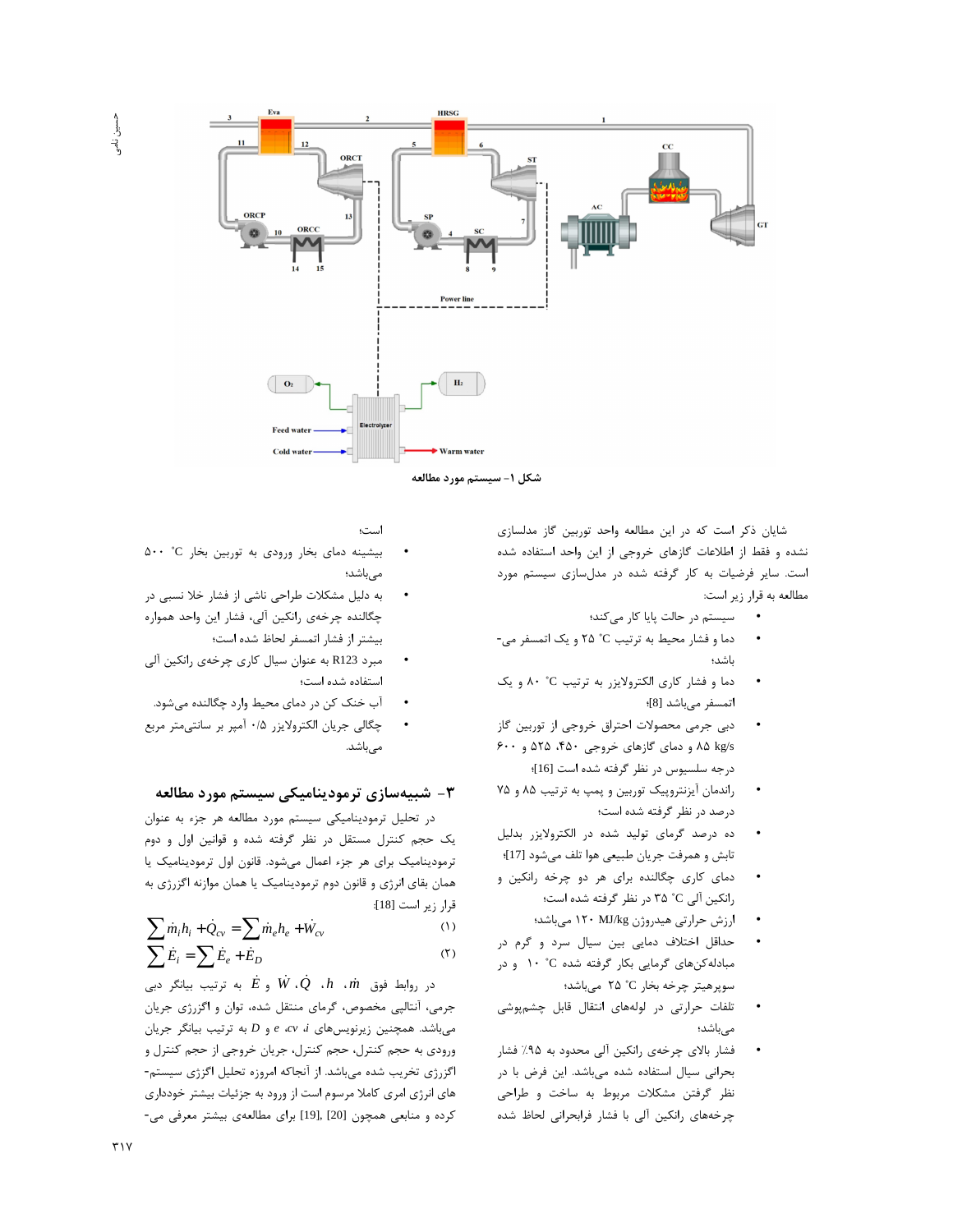شود.

جداول ١ و ٢ به ترتيب روابط بقاى انرژى و موازنه اگزرژى استفاده شده برای اجزای سیستم را نشان میدهد. شمارههای استفاده شده در روابط لیست شده در این جداول منطبق بر شمارههای استفاده شده در شكل ۱ هستند.

جدول ۱- روابط بقای انرژی استفاده شده برای اجزای سیستم مورد مطالعه

| جزء       | رابطهی بقای انرژی                                                                   |
|-----------|-------------------------------------------------------------------------------------|
| HRSG      | $\dot{m}_1 h_1 + \dot{m}_5 h_5 = \dot{m}_2 h_2 + \dot{m}_6 h_6$                     |
| <b>ST</b> | $W_{ST} = \dot{m}_6 (h_6 - h_7)$                                                    |
| SC        | $\dot{m}_7 h_7 + \dot{m}_8 h_8 = \dot{m}_4 h_4 + \dot{m}_9 h_9$                     |
| <b>SP</b> | $W_{SP} = \dot{m}_4 (h_5 - h_4)$                                                    |
| Eva       | $\dot{m}_2 h_2 + \dot{m}_{11} h_{11} = \dot{m}_3 h_3 + \dot{m}_{12} h_{12}$         |
| ORCT      | $W_{ORCT} = \dot{m}_{12} (h_{12} - h_{13})$                                         |
| ORCC      | $\dot{m}_{13}h_{13} + \dot{m}_{14}h_{14} = \dot{m}_{10}h_{10} + \dot{m}_{15}h_{15}$ |
| ORCP      | $\dot{W}_{ORCP} = \dot{m}_{10} (h_{11} - h_{10})$                                   |

جدول ۲- روابط موازنه اگزرژی استفاده شده برای اجزای سیستم مورد

| مصانعه |                                             |  |  |  |
|--------|---------------------------------------------|--|--|--|
| جزء    | رابطەی بالانس اگزرژی                        |  |  |  |
| HRSG   | $E_1 + E_5 = E_2 + E_6 + E_D$               |  |  |  |
| SТ     | $E_6 = E_7 + W_{ST} + E_D$                  |  |  |  |
| SС     | $E_7 + E_8 = E_4 + E_9 + E_D$               |  |  |  |
| SP     | $E_4 + W_{SP} = E_5 + E_D$                  |  |  |  |
| Eva    | $E_2 + E_{11} = E_3 + E_{12} + E_D$         |  |  |  |
| ORCT   | $E_{12} = E_{13} + W_{ORCT} + E_D$          |  |  |  |
| ORCC   | $E_{13} + E_{14} = E_{10} + E_{15} + E_{D}$ |  |  |  |
| ORCP   | $E_{10} + W_{ORCP} = E_{11} + E_D$          |  |  |  |

برای مدلسازی الکترولایزر آلکالین در این مطالعه از روش توسعه یافته توسط Ulleberg استفاده شده است [21]. این روش بر مبنای روابط تئوری ترمودینامیک و تجربی الکتروشیمیایی اساس شده است. در این روش، ولتاژ سلولهای الکترولایزر به شکل تابعی از چگالی جریان و نیز دما و فشار كاري بيان قابل تخمين است [22]:

$$
U_{cell} = U_{rev} + [(r_1 + d_1) + r_2T + d_2P]I
$$
\n
$$
+ s \log \left[ (t_1 + \frac{t_2}{T} + \frac{t_3}{T^2})I + 1 \right]
$$
\n
$$
U_{rev} = \frac{\Delta G}{2E}
$$
\n
$$
(f)
$$

 $\mathbf{v}$  در این روابط  $r_1$   $r_2$   $r_3$   $r_4$   $r_5$   $r_6$   $r_1$   $r_2$   $r_1$  در این روابط  $r_1$ ليست شده است. همچنين G ،I ،P ،T و F به ترتيب بيانگر دما، فشار، چگالی جریان، انرژی آزاد گیبس و ثابت فارادی میباشد.

جدول ٣- ثوابت استفاده شده براي مدلسازي الكترولايزر [22]

| r <sub>1</sub>                             | r2                         | d1                         | $d_2$                    | ثاىت  |
|--------------------------------------------|----------------------------|----------------------------|--------------------------|-------|
| ۴/۴۵۱۵۳                                    | $9/AA$ VF                  | $-T/11999$                 | f/fV                     | مقدا, |
| $\times$ $\lambda$ $\cdot$                 | $\chi \stackrel{q}{\lnot}$ | $\times$ $^{\epsilon}$ \ . | $\times$ $\frac{y}{1}$ . |       |
|                                            | $t_1$                      | t2                         | tз                       | ثاىت  |
| $\cdot$ $ \mathcal{X} \times \mathcal{X} $ | $-1.1$                     | $Y/\cdot\cdot\lambda$      | 10/۲۴۱۷۸                 | مقدار |

نهايتا، دبي مولى هيدروژن توليد شده توسط هر سلول الكترولايزر از رابطهی زیر بدست میآید:

$$
\dot{n}_{H2} = \eta_F \frac{I}{2F}
$$

در این رابطه  $\eta_F$  راندمان فارادی میباشد که در مرجع [17] به طور كامل توضيح داده شده است. درواقع راندمان فارادى نسبت هيدروژن تولیدی در حالت واقعی به حالت نظری میباشد.

برای محاسبهی گرمای تولید شده توسط هر سلول الکترولایزر از رابطه-ی زیر استفاده میشود [17]:

$$
\dot{Q}_{cell} = I \ N_{cell} (U_{cell} - U_{tn}) \tag{8}
$$

$$
U_{in} = \frac{\Delta H}{2F}
$$
 (Y)

در رابطهی فوق  $N_{cell}$  معرف تعداد سلولهای الکترولایزر میباشد. ناگفته نماند که نود درصد گرمای تولیدی در الکترولایزر به عنوان گرمای قابل استفاده در نظر گرفته میشود.

با توجه به اینکه منبع انرژی سیستم مورد مطالعه گازهای خروجی از واحد توربین گاز میباشد، راندمان انرژی و اگزرژی کل سیستم با استفاده از روابط زیر بدست میآید. در تعریف راندمان قانون دوم، محتوای اگزرژی هیدروژن تولید شده و نیز اگزرژی مربوط به گرمای تولید شده به عنوان اگزرژی محصول و اگزرژی فیزیکی گازهای خروجی از واحد توربین گاز به عنوان کل اگزرژی در دسترس در نظر گرفته می شود.

$$
\eta_{I} = \frac{\dot{m}_{H2} LHV_{H2} + \dot{Q}_{gen}}{\dot{m}_{1}h_{1}}
$$

$$
\eta_{II} = \frac{\dot{E}_{H2} + \dot{E}_{heat}}{\dot{E}_1}
$$
 (3)

در این روابط،  $\mathcal{Q}_{gen}$  و  $E_{heat}$  به ترتیب بیانگر مقدار انرژی و اگزرژی مربوط به گرمای قابل استفادهی تولید شده در الکترولایزر می-باشد.

## ۴- نتايج

قبل از پرداختن به نتایج بدست آمده در این مطالعه، نتایج ناشی از مدلسازی انجام گرفته برای قسمت الکترولایزر با دادههای موجود در ادبیات فن مقایسه میشود. الکترولایزر استفاده شده در رفرنس [22] از ١٢ سلول تشكيل شده است كه هر سلول داراى مساحت ١٠٠٠ سانتی متر مربع می باشد و به شکل سری به هم وصل شده اند. شکل ٢ مقایسهی ولتاژ محاسبه شده برای الکترولایزر با نتایج گزارش شده در رفرنس [22] را نشان میدهد. تمامی پارامترهای طراحی یکسان در نظر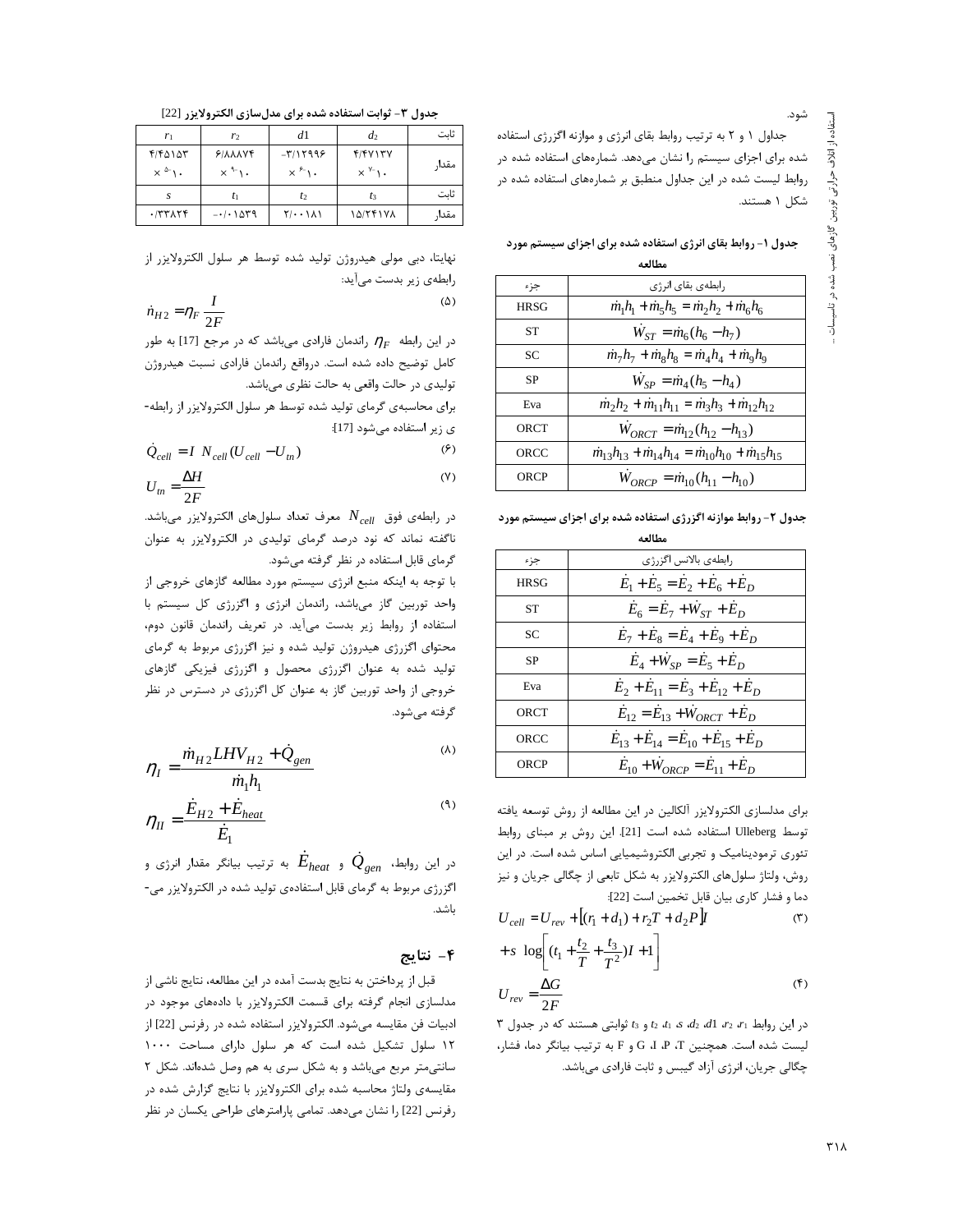



با توجه به اینکه محتوای انرژی و اگزرژی موجود در گازهای خروجی از واحد توربین گاز به عنوان منبع اصلی برای راهاندازی سیستم مورد مطالعه در نظر گرفته شده است، جدول ۴ میزان انرژی و اگزرژی موجود در محصولات احتراق را برای دماهای مختلف نشان میدهد. برای محاسبهی مقادیر گزارش شده در این جدول از خواص ترمودینامیکی مواد موجود در نرمافزار Engineering Equation Solver استفاده شده است.

جدول ۴- محتوای انرژی و اگزرژی محصولات احتراق خروجی از واحد توربین گاز به عنوان منبع انرژی سیستم مورد مطالعه

| $9 \cdot \cdot \degree C$ | $\Delta Y \Delta$ °C | $\mathcal{F}\Delta \cdot {}^{\circ}C$ | دمای محصولات<br>احتراق          |
|---------------------------|----------------------|---------------------------------------|---------------------------------|
| <b>AAVYY KW</b>           | <b>FATTA KW</b>      | $f \cdot \lambda f$ kW                | انرژی محصولات<br>احتراق         |
| 26466 kW                  | <b>TIQIA KW</b>      | 18894 kW                              | اگزرژی فیزیکی<br>محصولات احتراق |

نتایج ناشی از تحلیل ترمودینامیکی سیستم تولید همزمان مورد مطالعه در جدول ۵ برای دماهای مختلف گازهای خروجی از واحد توربین گاز گزارش شده است. در این جدول، فشار کاری بهینه برای چرخه رانکین و چرخه رانکین آلی متناسب با دمای گازهای خروجی از واحد توربين گاز محاسبه شده است. براي چرخه رانكين، كمينه مقدار كيفيت جريان خروجي از توربين ٩٠٪ لحاظ شده است. همچنين بیشینه مقدار دمای بخار ورودی به توربین بخار C° ۵۰۰ در نظر گرفته شده است. شکلهای ۳ و۴ به ترتیب دیاگرام تغییر فاز آب و R123 را به عنوان سیال کاری چرخهی رانکین و رانکین آلی به ازای دمای محصولات احتراق C° ۶۰۰ نشان میدهد.



مطابق جدول ۵، با کاهش دمای منبع انرژی (محصولات احتراق توربین گاز)، توان كل توليدي و به تبع آن نرخ هيدروژن توليدي نيز كاهش می یابد. از آنجا که توان ورودی به الکترولایزر کاهش می یابد، گرمای توليدي توسط الكترولايزر نيز كاهش مييابد. بنابراين كاهش راندمان قانون اول و دوم با كاهش دماي گازهاي خروجي از توربين گاز قابل توجيه است. چنانچه نتايج نشان مىدهد، با افزايش دماى منبع انرژى علیرغم افزایش فشار کاری چرخه بخار، فشار کاری چرخه رانکین آلی کاهش می یابد. همین رفتار برای توان تولیدی توسط چرخه بخار و چرخه رانکین آلی مشاهده میشود. باید توجه کرد که در دماهای بالای منبع انرژی، مقدار انرژی بیشتری توسط چرخه بخار جذب شده و نهايتا انرژى كمترى براى راەاندازى واحد چرخه رانكين آلى باقى مى-ماند.

با توجه به اینکه شرایط کاری فرض شده برای الکترولایزر همواره ثابت است، بنابراین راندمان انرژی و اگزرژی این واحد با تغییر در دمای گازهای خروجی از واحد توربین گاز تغییری نکرده است. شایان ذکر است در تعریف راندمان انرژی و اگزرژی برای الکترولایزر تنها هیدروژن تولیدی به عنوان محصول در نظر گرفته شده است.

اثر تغییر در چگالی جریان الکترولایزر در رفتار ترمودینامیکی سیستم پیشنهادی به ازای دمای منبع انرژی ۴۰۰ ° در شکل ۵ آورده شده است. چنانچه شکل ۵ نشان میدهد، با تغییر در چگالی جریان راندمان انرژی کل همواره افزایش می یابد و این در حالیست که راندمان اگزرژی دارای مقدار بیشینه میباشد.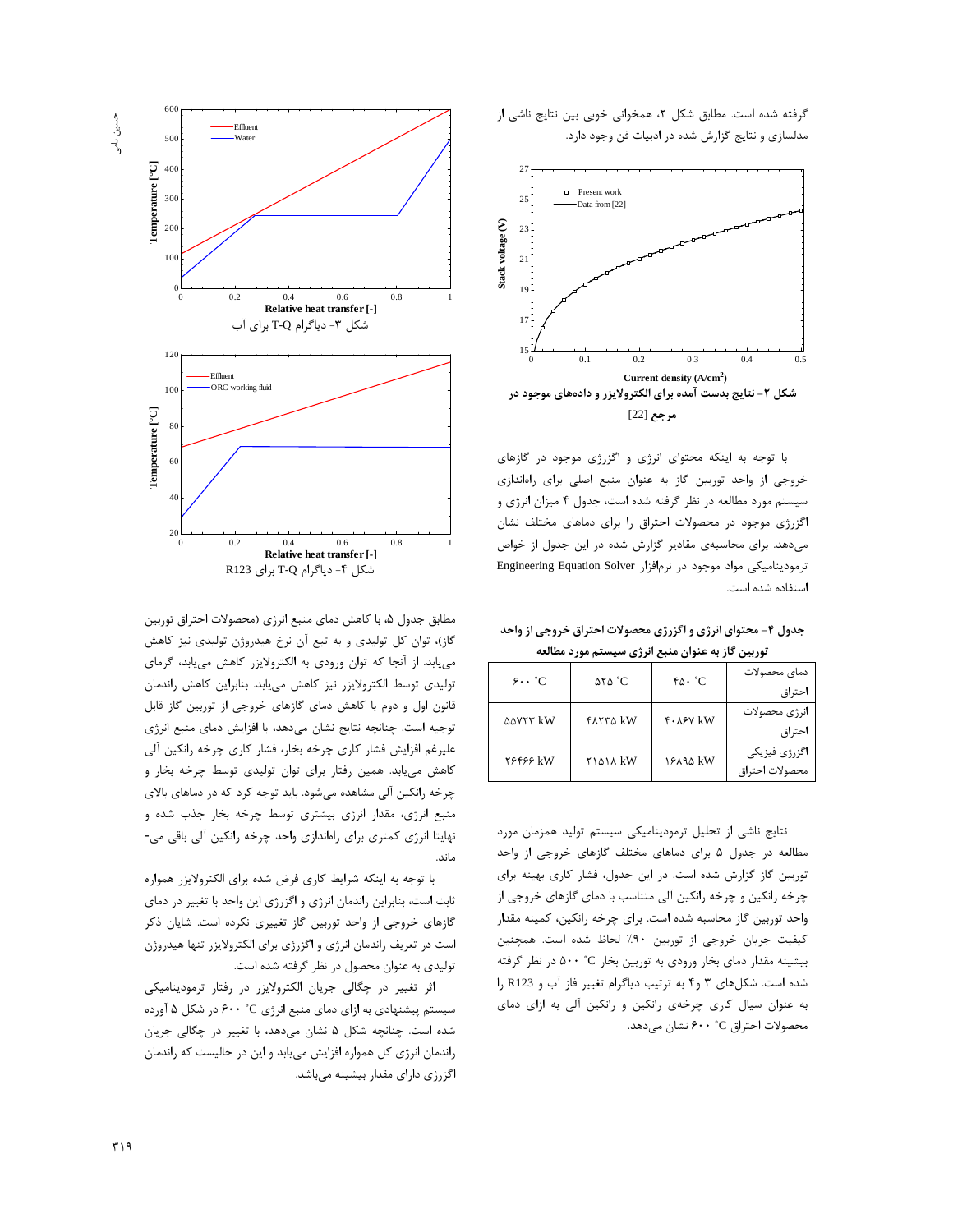لستفاده از اتلاف حرارتی توربین گازهای نصب شده در تاسیسات

حدول ۵- نتایج ناشی از تحلیل ترمودینامیکی سیستم مورد مطالعه

| $J\mathcal{F}$ is the set of $\mathcal{F}$<br>ب-رن - -- -- -- -- - - - - - - - |                                              |                 |                       |  |  |
|--------------------------------------------------------------------------------|----------------------------------------------|-----------------|-----------------------|--|--|
| دماى محصولات احتراق                                                            | $\mathfrak{r}\mathfrak{a}\cdot \mathfrak{c}$ | <b>ATA °C</b>   | $\hat{z}$ . $\hat{C}$ |  |  |
| فشار بالاي چرخه رانكين (بار)                                                   | $\mathsf{r}$ .                               | ٣۵              | ٣۵                    |  |  |
| فشار بالای چرخه رانکین آلی (بار)                                               | ۵۱۶                                          | ۵۱۶             | ۳۱۶                   |  |  |
| توان تولیدی چرخه بخار (مگاوات)                                                 | $\lambda/\lambda$                            | ۱۲/۲            | ۱۵/۷                  |  |  |
| توان تولیدی چرخه رانکین آلی<br>(مگاوات)                                        | $\cdot$ / $\wedge$ ۲                         | $\cdot/\lambda$ | $\cdot$ /۴            |  |  |
| دبی هیدروژن تولیدی (تن بر سال)                                                 | ۱۳۰۸                                         | ۱۷۶۹            | ۲۱۹۱                  |  |  |
| حرارت توليدى توسط<br>الكترولايزر(مگاوات)                                       | $\mathbf{r}/\mathbf{r}$                      | $f/\tau$        | ۵۱۴                   |  |  |
| راندمان انرژى الكترولايزر (٪)                                                  | ۵۱/۸                                         | ۵۱/۸            | ۵۱/۸                  |  |  |
| راندمان اگزرژی الکترولایزر (٪)                                                 | ۵۱                                           | ۵۱              | ۵۱                    |  |  |
| راندمان انرژی کل (٪)                                                           | ٢٠                                           | ۲۲/۹            | ۱۴۱۶                  |  |  |
| راندمان اگزرژی کل (٪)                                                          | ۳۲/۵                                         | ۳۴۱۶            | ۳۴۱۹                  |  |  |

در چگالی های جریان بالا مقدار گرمای تولید شده در الکترولایزر افزایش می یابد که این امر موجب افزایش راندمان قانون اول سیستم می شود. این در حالیست که مقدار اگزرژی متناظر با گرمای تولیدی قابل توجه نبوده و راندمان قانون دوم افزایش محسوس نمیدهد. بیشینه مقدار راندمان اگزرژی ۳۵/۳٪ در چگالی جریان A/cm<sup>2</sup> ۰/۳۱ قابل حصول است. طبیعی است که با افزایش چگالی جریان برگشت-ناپذیریهای داخلی الکترولایزر سبب افزایش تولید حرارت شده و بخش بیشتری از توان ورودی را به گرما تبدیل می کند. این مهم سبب افزایش راندمان انرژی کل سیستم با افزایش چگالی جریان میشود. این درحالیست که محتوای اگزرژی گرمای تولید شده توسط الکترولایزر در مقایسه با توان مصرفی الکترولایزر پایین بوده و با افزایش چگالی جریان راندمان اگزرژی تا حدی افزایش یافته و سپس روند نزولی پیدا می کند. این مساله در تاثیر چگالی جریان در راندمان خود الکترولایزر نیز دیده میشود که در شکل ۶ آورده شده است.



شکل ۵- اثر تغییر در چگالی جریان الکترولایزر در راندمان قانون اول و دوم سیستم پیشنهادی (به ازای دمای منبع انرژی C : ۶۰۰)



شکل ۶- اثر تغییر در چگالی جریان الکترولایزر در راندمان الکترولایزر (به ازای دمای منبع انرژی ۴۰۰ °C)

در اینجا موضوعی که بسیار اهمیت دارد این است که در تعیین شرایط کاری الکترولایزرهای آلکالین شرایط بهینه از دیدگاه اقتصادی در مقایسه با شرایط بهینه از دیدگاه ترمودینامیکی و راندمان اولویت بیشتری دارد. اگر بنا بر این باشد که چگالی جریان پایین و متناظر با راندمان بهينه به عنوان شرايط كارى الكترولايزر انتخاب شود بايد تعداد سلولهای الکترولایزر را افزایش داد تا با آن چگالی جریان پایین مقدار مورد نظر هیدروژن تولید شود که به لحاظ اقتصادی اصلا مقرون به صرفه نميباشد.

#### ۵- نتيجەگيرى

در این مطالعه، از بازیاب اتلاف حرارتی توربین گازهای نصب شده در تاسیسات دریایی برای تولید هیدروژن و گرما توسط الکترولایزر آلکالین استفاده شده است. درواقع الکترولایزرهای آلکالین به دلیل برگشتناپذیریهای داخلی بخشی از توان مصرفی را به گرما تبدیل می کنند و باتوجه به دما کاری این الکترولایزر، گرمای تولید شده در آن می تواند به عنوان گرمای مورد نیاز برای فرآیندهای پالایش در تاسیسات دریایی استفاده شود. به منظور شبیهسازی واقعی توربین گاز، محصولات احتراق خروجی از توربین گاز در گسترهی دمایی مختلفی در نظر گرفته شد تا نشانگر شرایط کاری توربین در بارهای مختلف باشد. همچنین تاثیر تغییر در چگالی جریان الکترولایزر در رفتار ترمودینامیکی سیستم مورد بررسی قرار گرفت. اهم نتایج بدست آمده از مطالعهی حاضر به قرار زیر است:

- به ازای دمای گازهای خروجی ۴۵۰، ۵۲۵ و ۶۰۰ درجه سلسیوس از واحد توربین گاز دبی هیدروژن تولیدی به ترتیب ۱۳۰۸، ۱۷۶۹ و ۲۱۹۱ تن بر سال مىباشد.
- به ازای دمای گازهای خروجی ۴۵۰، ۵۲۵ و ۶۰۰ درجه سلسیوس از واحد توربین گاز آهنگ گرمای تولیدی به ترتیب ٣/٢، ۴/٣ و ۵/۴ مگاوات میباشد.
- بیشینه مقادیر راندمان انرژی و اگزرژی ۲۴/۵۷ و ۰/۳۱ / به ترتیب در چگالی جریانهای A/cm2 ۰/۳۱ A/cm2 و A/cm<sup>2 1</sup>/۵ ۸/cm2 فابل حصول است.
- با افزایش دمای گازهای خروجی از واحد توربین گاز  $\bullet$ راندمان انرژی و اگزرژی سیستم افزایش می یابد.